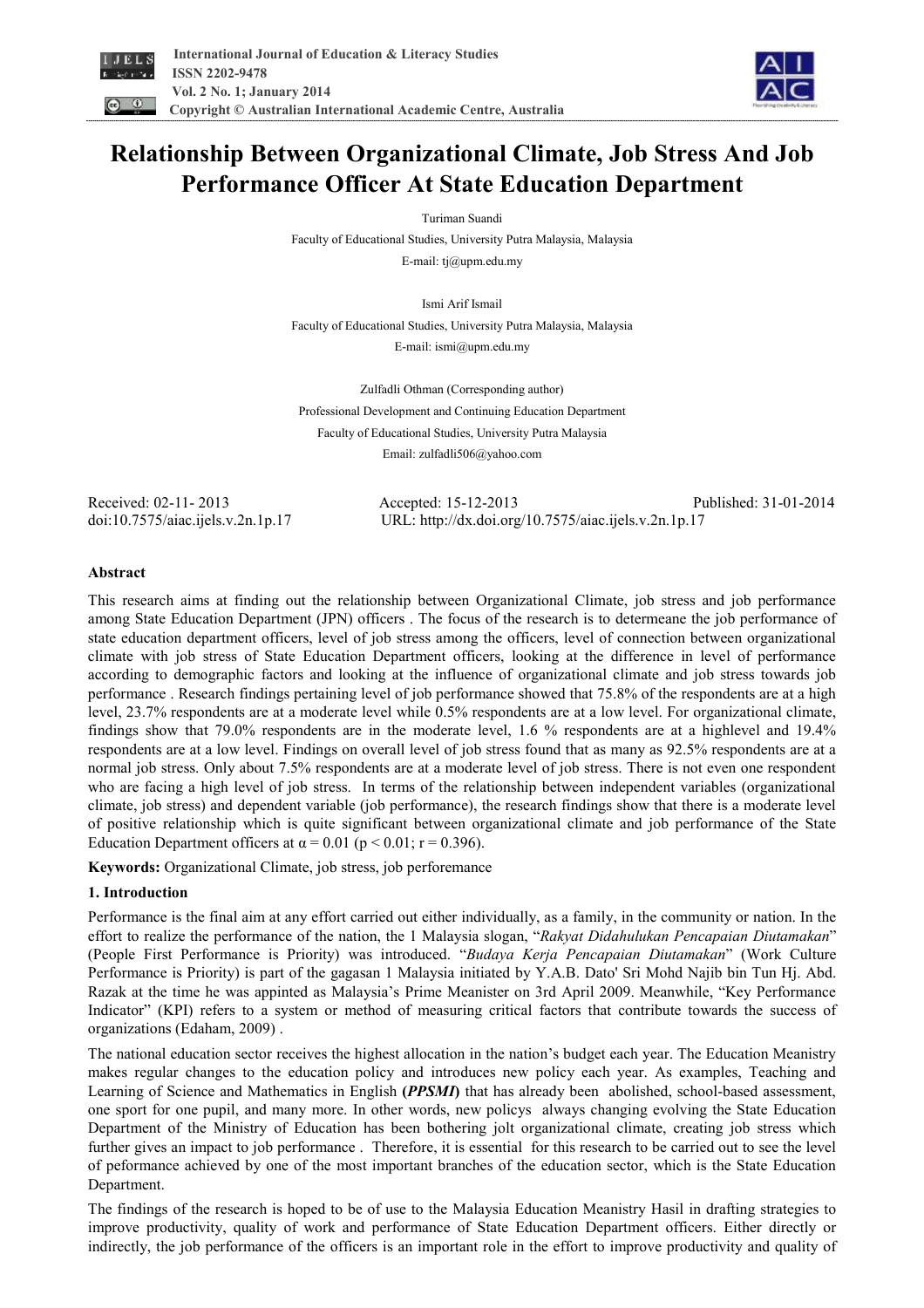civil servants in general and the Education Meanistry in specific. Besides that, the research also hopes to shed some light on the effort to enhance the theory of organizational climate, job performance and job stress through additional information based on the atmosphere and experience of local organizations. The findings of the research can also help other public or private organizations that have similar functions or responsibilities as the State Education Department in order to improve the job performance of the employees. In addition, this research aims at being a guide and source of reference to future researchers who are interested to further study a similar topic based on the same issue.

## **2. Literature Review**

## *2.1 Concept of Job Performance*

Campbell, McCloy, Oppler, and Sager (1993) state that performance is not derived from the result or effect of an action but it is part of the action itself. They set performance as an action or behaviour that is related to the objective of the organization and that can be measured in terms of an individual's competency such as the individual's contribution.

Janssen and Van Yperen (2004) meanwhile define job performance as a stated and desirable action according to the type of work that a worker is entitled to and with that, the organization will evaluate the job performance based on the responsibility that was given and agreed upon when an individual was hired by the organization.

Murphy (1988) job performance is a behaviour or action by an individual towards specific tasks that he needs to be aware of doing as an employee. Job performance is highly influenced by factors such as success in maintaining good interpersonal relationship with co-workers, attendance to work, discipline, and social level of an employee.

Next, according to Murphy (2008)*,* job performance can be evaluated through two categories; (a) performance of individual tasks and (b) behaviour that helps to make into existence the social context in an organization which further enables other individuals to carry out their tasks. The tasks of individual performance involve learning tasks and context in which an individual is capable and motivated to complete a task when needed. The understanding towards the definition of job performance shoul be different from one organization to another organization. Job performance should depend on the type of work, how the work is managed, and how the work is structured. Even if a task is the same for two or more organizations, it is possible that the evaluation for job performance would differ. As an example, the pressure on an individual performance might be more than the evaluation towards a group performance, as the evaluation will not take into consideration the overall organization.

Another view given by Viswesvaran and Ones (2000) is that job performance refers to actions that can be altered, behaviour and product that contributes to the organization's objective. The research of Chan and Neal Schmitt (2002) on 160 civil servants shows that the overall job performance of an individual can be evaluated through three dimensions which are competency, dedication and interpersonal relationship.

Fritz and Sonnentag (2005) see the concept of job performance as employees' behaviour that produce positive effects for the individual as well as beneficial to the organization.

Another view on job performnace is that by Ree and Earles (1992) who have the view that there are a few components which make up job performance. Those components are skills, knowledge, work techniques, and training which can be utilised to achieve the objective of an organization. Other determeaning factors of job performance include motivation, physical strength, personalities and others.

The next definition of job performance as highlighted by Tucker, Bonial, and Lahti (2004) classify job performance into seven items, namely, 1) technical evaluation 2) approach to management, 3) establishing working relationship 4) working with the locals, 5) working at the highest level with unrecogonized challenges, 6) effectiveness of work and suitability and 7) the tasks of imparting the knowledge and technology to local residents.

Meanwhile, Cai-feng (2010) said that job performance can be seen through three levels which are organisation, group and individual. Performance can be defined as result of the tasks assigned, achievement of objective, outcome and output.

As a conclusion, the literature review discussed above sees that the concept of performance has a wide scope of evaluation on the performance itself. It can be said here that performance is in fact the outcome of an action that inevitably contributes to the success of the organization in achieving its goals.

## *2.2 Factors That Have Influence on Job Performance*

There are various factors that can influence the job performance of an organization, among them, the satisfaction towards work. Research carried out by Muhammad and Ajmal (2011) found that there is a major link between the work satisfaction and relationship ratio ( $r=0.52$ ). The finding of the research also show that most employees are satisfied with the work that they have completed. The research also found that demographic factors such as age, academic level, job status, job category, job level, way of appointment and number of years in service all have effects on work satisfaction which gives further impact on the job performance .

In the research carried out by Zemguliene (2012) it was found that the outcome of empirical research show that work communication and career communication, showed influence as a medium of relationship between job satisfaction and intention towards a job in terms of job achievement and quality service performance.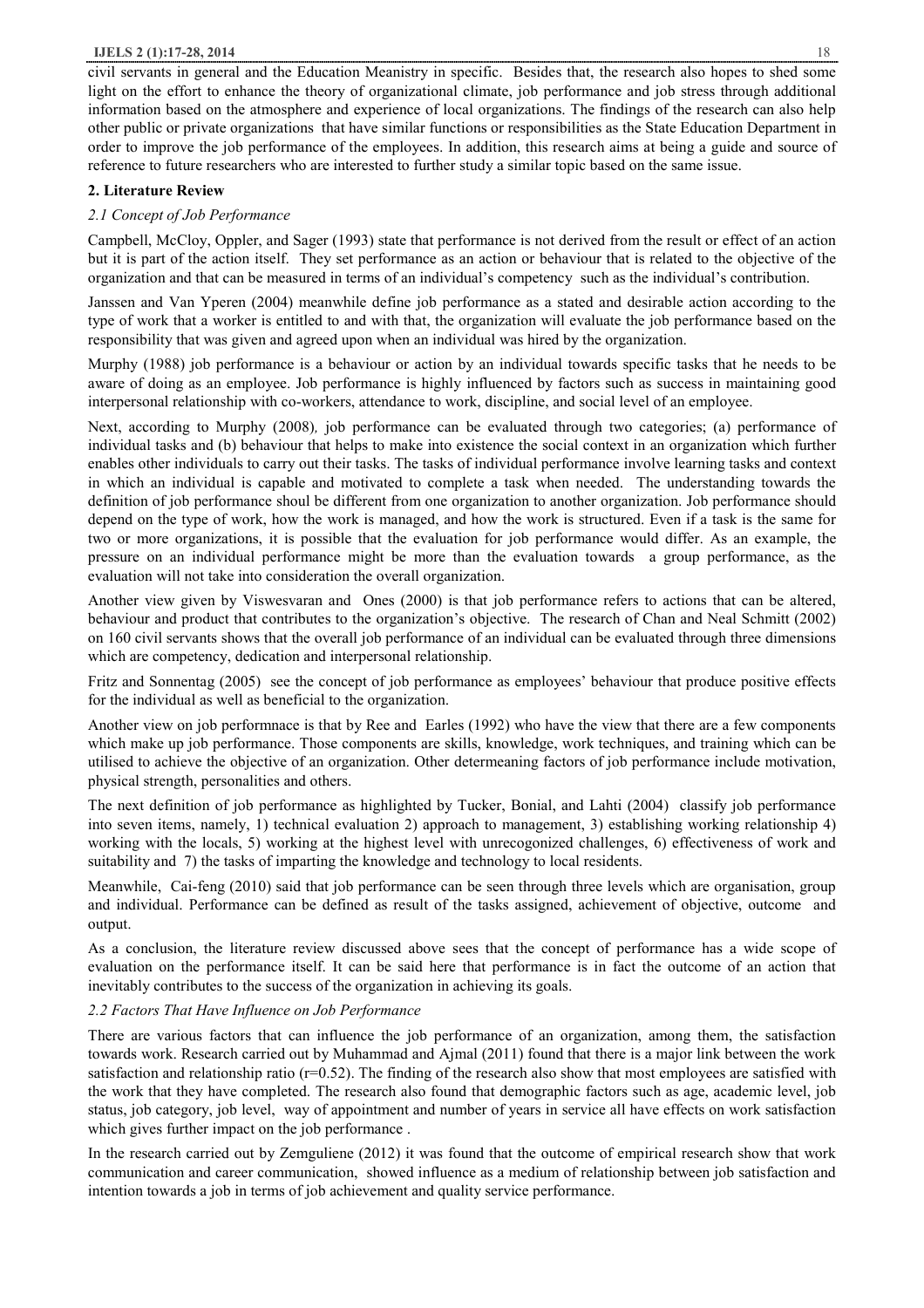The research by Dauda and Mohammed Abubakar (2012) found that performance can also be influenced by motivation whereby findings showed a moderate positive correlation between motivation and learning performance, and weak negative correlation between motivation and research performance. It also shows that motivation has a huge impact on the learning performance but has no impact on research performance. Therefore, Dauda and Mohammed Abubakar suggest that universities should be serious in dealing with the issue of staff motivation to ease effective teaching and the delivery of knowledge. Universities could have financial support to sponsor publications and marketing of researches carried out by the university's academic staff.

Another research carried out by Fauzia, Farah, and Nadia (2012) found a positive realtionship between a teacher's efficiency with job performance . The research also found that in secondary schools, female teachers have higher level of efficiency compared to male teachers. Besides, teachers with more experience in teaching and have higher level of academic background have higher self efficiency. The research also found out that female students are seen to be more concerned of their teachers' performance compared to male students. Students who came form familiies with high source of income tend to look down upon their teachers' performances.

Chi Wu (2011) research found that job stress have connections with job performance. The positive relationship found in the research is between emotional intelligence and job performance. The finding from the research also show that emotional intelligence has a moderate relationship with job stress and job performance. However, for employees with low level of emotional intelligence, there is negative relationship between job stress and job performance .

A significant finding in Smayling and Miller (2012) show that there is a higher level of work satisfaction and job performance in situations where the trainees and supervisors are of the same sexes. This gives an impression that the sex factor has an influence on job performance.

Human resource management also has an indirect influence on job performance (Atteya 2012). This influence comes through: (1) positive job satisfaction, organizational commitment, and the behaviour of the organization members, and (2) the intention to halt any negativity and negative words.

A research carried out by Yekeen Adebayo, Olayide, dan Saheed (2012) found that all free variables such as sex age, maritial status, academic background, period of service, emotional intelligence and leadership when combined, can create an expected job performance. The findings also show that there is a significant difference in the relationship between emotional intelligence and the job performance of employees. The research also shows that leadership play a significant role towards job performance .

In the study by Lu, Fang Kao, Ling Siu, and Qin Lu (2010), it was found that job stress does have connection with job performance . Specifically, work burden has positive relationship with job performance , whilst obstacles from organizations have negative impact on job performance . The finding of the research also showed that employees who are positive in dealing with a challenge have more positive relationship with their job performance . Otherwise, employees who are passive in facing with a challenge are found to have negative relationship with job performance .

In the study carried out by Cai-feng (2010) it was found that job stress have some positive impact on job performance but not for mental health where poor mental health have negative effect on job performance . The study also showed that continuous commitment could bring negative effect on job performance , while emotional commitment could bring about positive impact on job performance .

In the research by Chien, Lawler and Feng Uen (2010) it was found that the payment of salary based on performance could create a sense of positivity towards job performance . Besides that, the research also confirmed that execution of a procedure brings about a positive relationship with job performance and moderates the relationship between performance-based payment and job performance .

As conclusion, the literature review above discusses that many factors can influence job performance whether they be an individual's inner factor or the organization's outer factor.

## *2.3 Measuring Job Performance*

Evaluation of performance is essential in the management of human resources. The impact from the evaluation system will be very significant to employees because of the direct connection it has to the monthly payment that employees receive. Organizations might receive negative impact if the evaluation system used to measure job performance is seen as a disorganized system, being unfair and suppressing employees. Demotivated employees, productivity that does not reach the level of quality intended and unstable commitment from employees bring about an impact to the overall performance of the organization involved (Rusli, Azman & Wan Khairuzzaman 2007).

According to Halachmi (2002), measurement of performance can improve individual's performance as well as organization performance. A manager should have the freedom to determeane when, why, and the type of measurement to be used whether it is a qualitative or quantitative technique. A manager is also resposible for ensuring that rules that govern the measuring of a performance are intended and agreed by the organization.

Ghobadian and Ashworth (1994) are of the opinion that measurement of employee's job performance through customer's evaluation is a less effective method as compared to measuring job performance by a manager's evaluation.

Also according to Ghalayini and Noble (1996), traditionally, performance is measured based on the account management system. This has made excessive focus on financial data (return on investment, return on sales, difference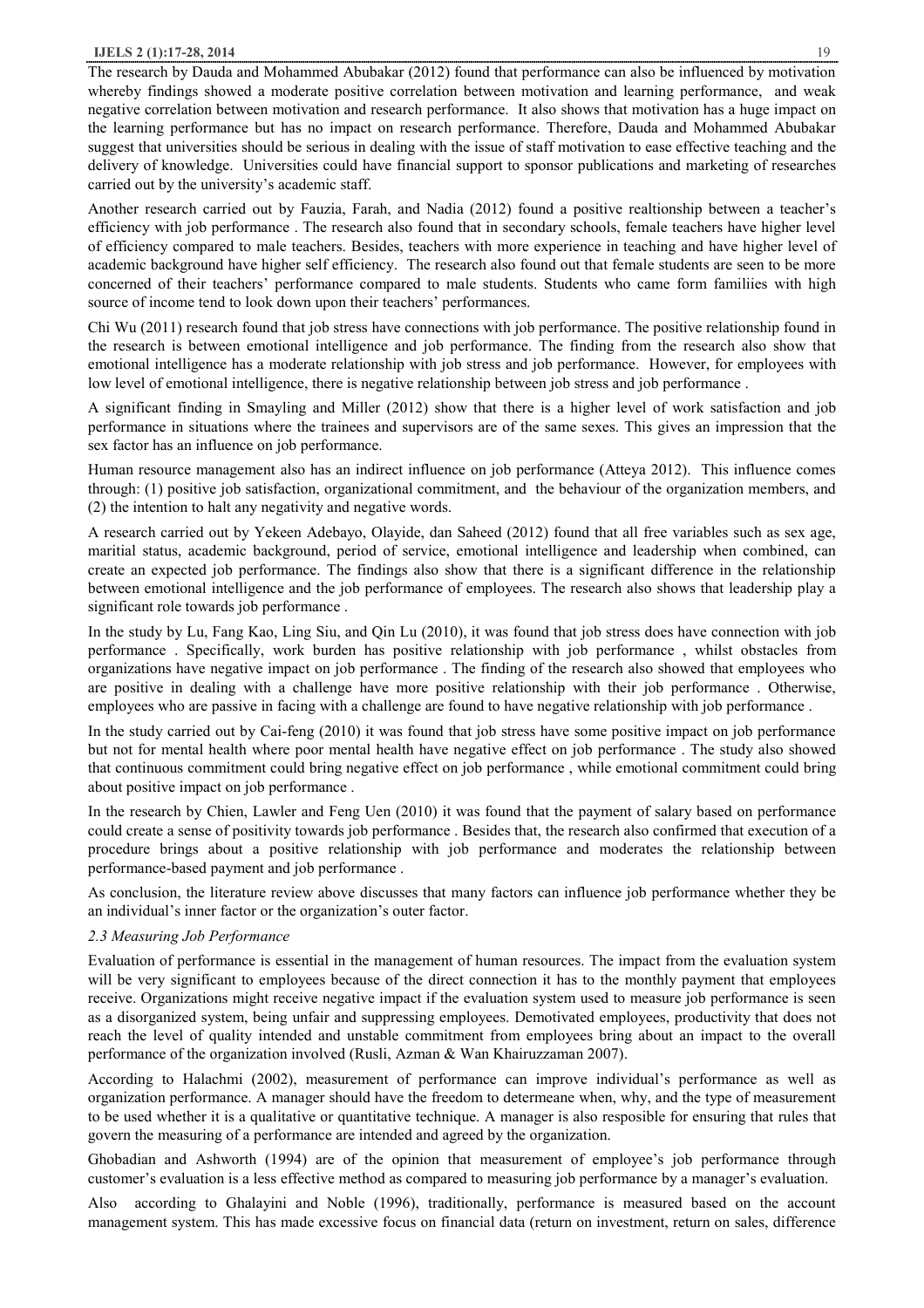in price, sale for each employee, productivity and profit for each produce) was made as a main reference in job performance .

Scullen, Mount and Goff (2000) held on to the view that the old method of measuring job performance was used by managers or supervisors in many ways such as the number of sales, the quantity or quality of product produced, absenty to work, and number of promotion. The new method of measuring job performance that was more specific and popular at the time was peer evaluation and self evaluation as addition to to the measurement of job performance .

Fisher (1980) meanwhile said that measuring job performance will be more specific by measuring the attitude that an employee has towards a task or whether the attitude that an employee employs is suitable towards producing good quality work.

Jaramillo, Prakash Mulki and Marshall (2005) in their study see job performance as a critical issue. Evaluation of job performance provide essential information in the management of decision making, promotion, training and as a platform to improve performance, or to put a stop to an employee' service.

Besides that, Murphy (2008) said that the measurement of job performance is undoubtedly a difficult challenge for managers and researchers. Job performance can be measured either objectively (product) or subjectively (consideration). Even if favour is towards the objective technique, evaluation of job performance through objective measures cannot be used in all of job performance measurements.

The next view is that of Bracken, Timmreck, and Church (2001) whereby they

have the view that the latest method of overall evaluation is a collection of evaluations from supervisors, employees, peers and at times, customers.

The study by Chan and Neal Schmitt (2002) show that overall job performance can be measured by a few elements which are efficiency, dedication, and interpersonal relationship.

Cai-feng (2010) said that job performance can be seen through three stages which are, organization, group and individual. Performance can be defined as result-oriented where job performance can be determeaned based on the tasks completed, achievement of objective, outcome, and output.

Performance can be measured by the level of success in mainatining a good interpersonal relationship, presence to work, discipline and level of socialization of an employee (Murphy, 1988) .

Another view by Campbell et al. (1993) has fixed that performance as an action or behaviour is related to the objective of the organization and that can be measured in terms of an employee's efficiency such as the contribution given.

The literature above found that there are various methods to measure performance either individually or as an organization. The present day method of measuring job performance is through peer evaluation and self evaluation as additions to the measurement of job performance .

## *2.4 The Organizational Climate Concept*

Climate refers to a condition with a linkage of thinking, feelings, and actions by those in the organization. Therefore, it is subjective and is bound by the full manipulation of power and influence of somebody (Denison, 1996).

According to Forehand dan Gilmer (1946), organizational climate is a set of characteristics that define an organization and differentiate that particular organization with other organizations.

Meanwhile, according to Pritchard and Karasick (1973), organizational climate as a quality environment of an organization that different it from other organizations, which can be classified as (a) existing from the behaviour and basis of the members of the organization; (b) accepted or considered by the members of the organization; (c) acts as a foundation to evaluate a situation and (d) acts as a source of force to organize an activity. Organizational climate interacts with individual differences as a need or value in influencing a behaviour.

Guion (1973) said the idea of organizational climate exists to refer to characteristics or to characterize the working environment. The impression that organizational climate is "at times blury; one can not determeane whether it reflects a character of an organization or an individual". If organizational climate refers to an organization, then organizational climate should be judged in terms of precise perception.

Hellriegel and Slocum (1974) have the view that organizational climate refers to a set of characteristics related to an organization or subsystem, interacts with one another within the organization itself.

According to Verbeke, Volgering and Hessels (1996), organizational climate reflects the acceptance towards the characteristics that define the environment of the organization.

Castro and Martins (2010) said that organizational climate is a perception that is shared, emotions and the attitude that members of the organization and the basic organizational elements that reflects the norm, value, attitude, culture and influence of the positive and negative attitude of individual in the organization.

Lin, Madu and Kuei (1999) are of the opinion that organizational climate is a reactional process involving a dynamic interaction among organization environment, employees and admeanistration practices. This understanding is essential since the main objective of quality management is to prepare a platform orientated by the environment from the inside and outside.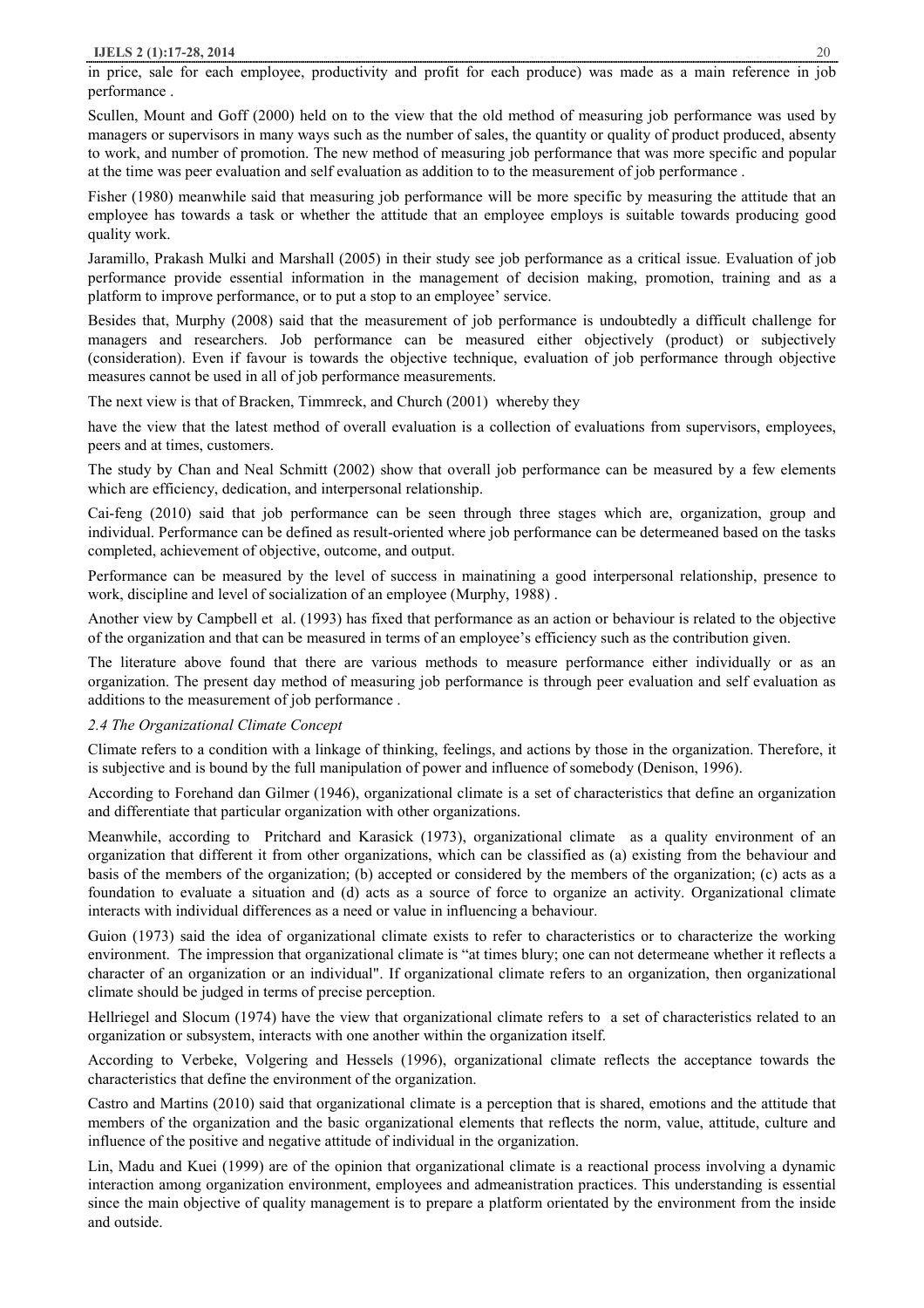As a conclusion, the literature review above clearly depicts that organizational climate is a set of organizational characteristics closely related to the quality of the internal environment of an organization and differentiating it from other organizations.

## *2.5 Definition and Concept of Job stress*

Bo and Liying (2012) said that pressure is a dynamic scenario where individuals have or face opportunities, limit and needs related with or objectives that are of interests and result form this dynamic scenario is considered penting and unexpected. According to the definition of pressure, the existence of pressure depends on the three conditions; (i) having the opportunity, challenges and need related to the individual; (ii) product of opportunity, chellenge, and need is considered important; (iii) the product is unpredictable. Job stress, specifically, is known as tense in work, and tense in the working environment due to work. In a narrowed meand, job stress means the pressure that employees feel in the working. In other words, job stress includes working experience inside and outside of work.

Another view highlighted by Chinweuba (2007) state that pressure is considered as an individual's reaction towards changes and challenges in the environment. It is part of a normal function and essential in life. Job stress is part of a situational working factor involving situations with an overload of work or too little amount of work, tiredness due to physical work, weak career structure or meanimal participation in decision making (interaction between employees). Job stress at some level is normal for improving productivity, but over job stress will bring about negative effect.

Marshall and Cooper (1979) gave the view that pressure involves the short-term pain that an individual goes through due to being uncomfortable and being in a sense of sadness but can lead to a serious illness in the long term. Pressure refers to an inner power that tends to create an inner and outer tense that eventually creates a sense of burden.

Huseyin and Mustafa (2008) defined job stress as a physiological and psychological reaction that happens when an individual either fulfills or changes a threat or challenge to a tenseful situation. One definition that is widely used is that job stress is an adaptational reaction, due to individual differences or psychological processes that comes from a situation from the outside, or events that put on a lot of physical and psychological strain on an individual. Job stress can occur as a result of unconditional working hours, loud noise, boring scope of work, inability to socialize well, vagueness in the role and responsibility of decision making without sufficient or meanimal autonomy. It is argued that nepotism, cronyism, and favourism can also lead to job stress at work place. Job stress will have a wide range of effects on the individual as well as on the organization. Pressure can lead to the loss of ability to adapt to negative comments and work as well as creating a sense of wanting to quit.

Sulsky dan Smith (2005) have the opinion that job stress occur as a result of the interaction that happens between stimulation from the environment (pressure) and individual's reaction (which is mostly quite strained).

Therefore, from the review on the definition and concept of job stress, it is fair to say that job stress is in fact an individual's psychological reaction towards instability.

## *2.6 Organizational Climate, Job Stress and Job Performance*

Wu (2011) in his study found that job stress and job performance had a negative relationship and emotional intelligence have the positive relationship with job performance.

Studies done by Safiah (2001) found that teachers' careers and attitudes of administrators is a contributing factor to high stress, while the overall stress factors such as performance appraisals, work environment, colleagues, supervision, which led to a moderate level of stress. Only teaching career only a significant relationship with job performance. However, this relationship is weak at. There was no significant relationship between goal orientation and performancebased assignments among teachers. Performance evaluation in 2000 showed that the majority of teachers are performing well, while in 2001 the majority of wage movement is at a plateau.

Chen (2009) in his study found a significant negative relationship between job stress and job performance. High job stress leads to low performance and vice versa.

The study done by Jehangir, Kareem, Ayaz, Muhammad Tahir and Shaheed (2011). From their study has revealed that work stress has a negative relationship with job performance and job satisfaction.

Studies done by Abualrub (2004) found that social support from colleagues enhance their work and decreased levels of job stress. The analysis also shows shape of a "U" between job stress and job performance. The study also found that nurses who experienced job stress moderate to believe that they do work less well than those with low work pressure or high.

Studies done by Abualrub and Al-Zaru (2008) found a direct relationship between job stress recognition, job performance and job turnover.

Further study done by Dzulkifli (1996) in his study which showed that respondents consider organizational climate is moderate and performance is at a high level. Organizational climate was found to have a weak positive correlation with job performance.

Mohd Aris (2000) in his study showed that although the organizational climate is moderate, but the job performance is still at a high level. While the relationship showed a weak positive association between organizational climate and job performance. In addition, there are differences in perception of employees on work performance significantly between different types of job and place of work.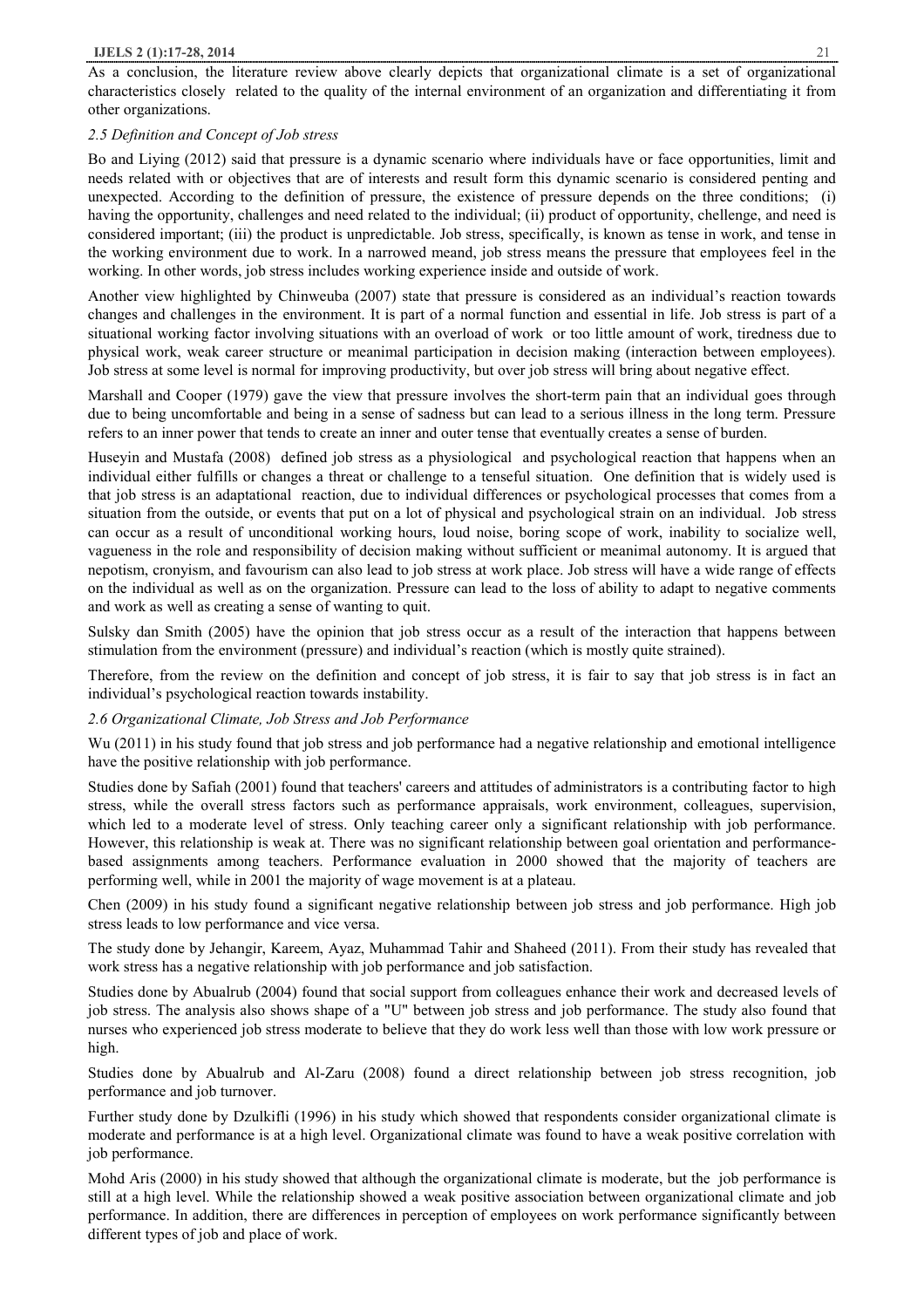Next, the research conducted by Prabagaran (1998) found similar results showed that respondents consider organizational climate is moderate and performance is average as well. Overall, the performance and organizational climate has a moderate positive relationship. His findings also showed no significant difference between the perception of graduate teachers with non-graduate teachers on work performance. The study also found no significant difference between the perceptions of male teachers with female teacher's performance.

Another study on organizational climate done by Edaham (2009) in which the study shows there is a positive correlation between the four dimensions of organizational climate on job performance. Findings also find the dimensions support has nothing to do with job performance. Overall organizational climate has a significant positive relationship with job performance.

The study further organizational climate done by Jing, Avery and Bergsteiner (2010) they find supportive climate will result in higher organizational performance

In a study done by Mohd Fauzi (2005), respondents consider the organizational climate is moderate and high levels of job performance. The results of correlation analysis showed that respondents' overall perception of organizational climate has a moderate positive relationship with job performance.

Further, a study by Suhaidi (1998) found that organizational climate is moderate while the performance of staff at a high level. Organizational climate has a positive relationship with the employee's job performance. Studies show identity dimensions and dimensions of cooperation and support has a positive relationship with job performance.

To as the conclusion, the study of organizational climate, job stress and job performance produces varying results among researchers. Therefore, it can be said the findings of these variables is not consistent.

To as the conclusion, the study of organizational climate, job stress and job performance produces varying results among researchers. Therefore, it can be said the findings of these variables is not consistent. Moreover, there is no study done to see relationship between organizational climate, and performance of work stress state education department officials in Malaysia

## **3. Research Methodology**

## *3.1 Study Design*

The study design in this research is based on the theory of Litwin dan Stringer, (1968) in which seven dimensions of organizational climate and based on Cooper dan Marshall model (1979) of job stress were used as free variables. Dependent variable is the job performance .

This research was based on the research by Coursesenu (2001), Nor Tipah (2004) and Edaham (2009). The research aimed at connecting independent variables,; demography, organizational climate, job stress with dependant variable which is job performance .

## *3.2 Research Instrument*

In carrying out this research, the researcher has used the instrument and measuring tool in the form of a questionnaire that consists of 3 sections; Section A: questionnaire on respondents' background and job, section B: questionnaire on organizational climate, section C: questionnaire on job stress and section D: questionnaire on job performance .

## *3.3 Reasearch Population and Sample*

The research population was all of the offficers at the North Zone State Education Department (Perlis State Education Department, Kedah State Education Department, and Pulau Pinang State Education Department) which included 543 respondents. 235 officers were chosen to be samples through simple random sampling. From this number of samples, 168 respondents returned their questionnaire, which is only 79.2%.

## *3.4 Data Collection Method*

The method used for collecting the data was through questionnaires. The questionnaires were distributed by the researcher who went to the North Zone State Education Department (Perlis State Education Department, Kedah State Education Department, and Pulau Pinang State Education Department). Respondents were asked to fulfil the questionnaire in a period of two weeks. When the period ended, the researcher went back to collect the filled questionnaires.

## *3.6 Descriptive Data*

The ressearcher used the SPSS 2.0 software to analyze the data collected. The result of the analysis is used to fulfill the research objective and answering questions highlighted in this research is desriptive statistics and inferential statistics.

#### **4. Findings**

## *4.1 Job Performance Level*

The findings of the research found that as many as 75.8% respondents are at a high level of job performance , 23.7% respondents fall in the moderate level of job performance while 0.5% respondents are in the low level of job performance . This reflects the job performance of respondents as a whole which at a very good level. This is a fine situation because State Education Department Officers are chosen ones to serve at the department. Thus, they are expected to have a high level of performance in carrying out their responsibilities to ensure the successful implementation of the national education policies.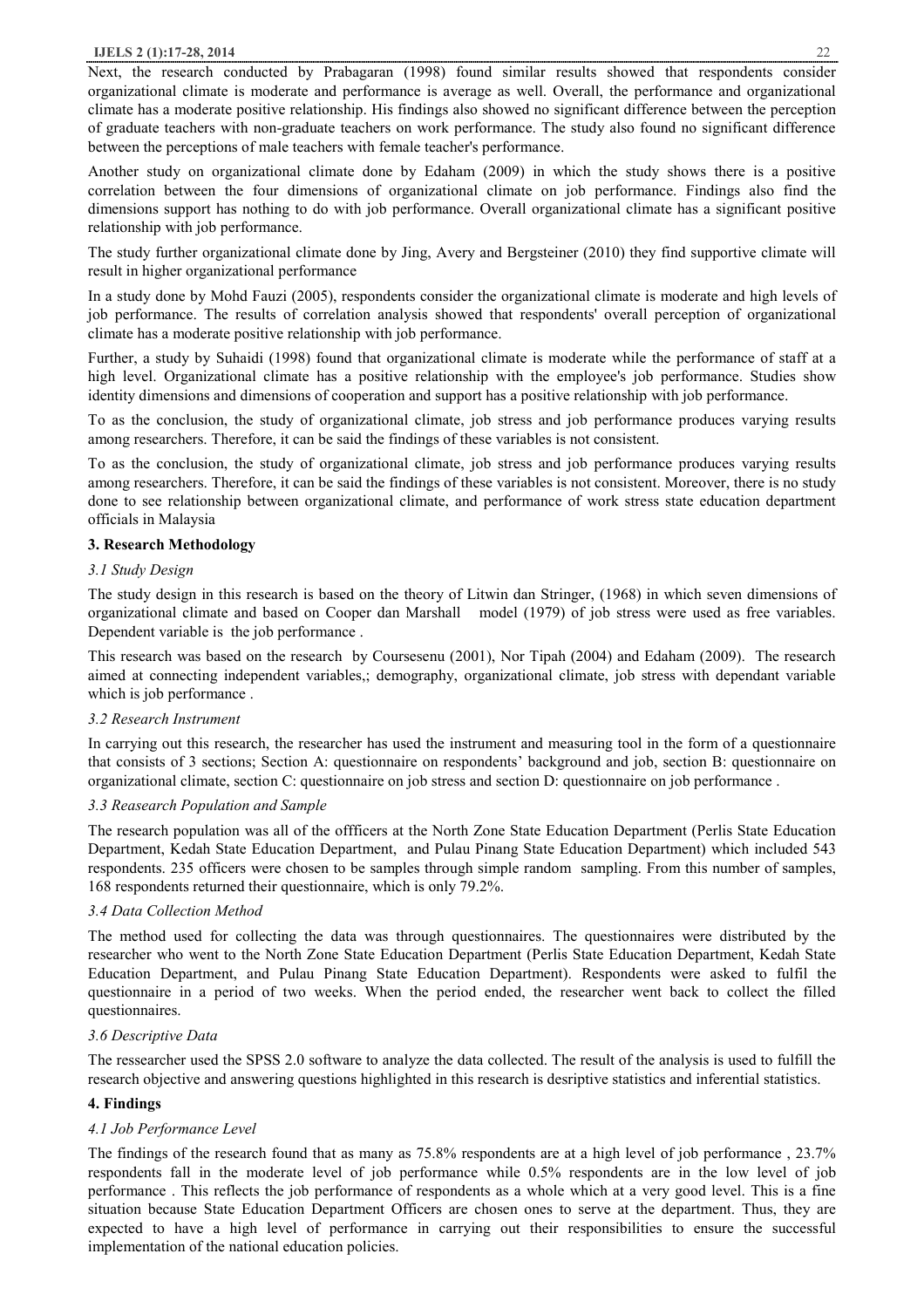As professionals who are always under the pressure of keeping up with changes in the country's education system policies, the level of their job performance reflects the postive attitude that they hold on towards their job performance . Such positive attitude enables State Education Department officers to learn new skills and undergo experiences to help them face challenges in their work. This will be a successful effort only if the officers are willing to improve themselves in their area of work.

#### *4.2 Organizational Climate Level*

Overall, the organizational climate respondents are in is at a moderate level. 79.0% of respondents are at a moderate level, 1.6% respondents at a high level and 19.4% respondents are at a low level of organizational climate. Being at a moderate level of organizational climate is not a preferred situation since the State Education Department, as the highest state education management institute that puts success first, needs to ensure its organizational climate is at the highest level. This enables those working under the institution to be arcomfortable and anxiety among the employees to be meanimized in order to increase their level of motivation in fulfilling their tasks effectively. The finding of the research should serve as a warning sign for the Education Meanistry to carry out collective effort and initiatives to enhance the organizational climate in each State Education Department.

The research also shows that the overall dimensions of the organizational climate is moderate. The dimensions that are in the moderate level are structure, individual responsibility, rewards, performance standard, support and identity. Only one dimension was seen as being at a high level, which is warmth dimension. Therefore, the Education Meanistry should pay serious attention towards effort to improving the dimensions which are at a moderate level.

## *4.3 Level of Job stress*

The findings of the research also show that as a whole, 92.5% respondents are at a normal level of job stress. Only 7.5% of the respondents are at a moderate level of job stress and there is not even one officer who is at a high level of job stress level.

## *4.4 Relationship Between Organizational Climate, Job stress and Job performance*

There is a significant relationship between Organizational Climate and Job stress with Job performance . The findings from Pearson Colleration shows that there exists a significant positive relationship betwen organizational climate and State Education Department Officers' job performance which is at a moderate level. This reflects that the higher the organziational climate, the higher the job performance of the officers. Research findings also show that the quality of work produced by the officers are of high performance despite the organizaional climate being at a moderate level. This clearly shows that there is an additional factor contributing to the high level of performance in the work produced by the officers. One of the factors that play a major contribution to this is the system of selecting State Education Department officers. Those selected to work in the department are mostly teachers who have performed excellently in schools. Therefore, it is not of a wonder how State Education Department officers are able to perform well despite being in an organizational climate that is only at a moderate level.

The relationship between job stress and job performance is at a quite negative but moderate level. This reflects that the higher the level of job stress, the lower the quality of job performance . The research finds that the quality of work produced by the State Education Department officers is at its best when the level of job stress is at its normal level. This clearly shows the officers in the State Education Department are able to adapt to factors that could lead them to job stress and bring themselves to produce better work quality. One factor that contributes to this is the system used to select officers to fill in the various positions in the State Education Department is choosing high-performance teachers. These would be officers who undoubtedly have strong, basic grasp in the skills, emotional strength, and inner strength needed to carry out their duties.

## *4.5 The Difference In Job Performance According To The Different Sexes*

Statistically, there is a significant difference in the mean value for the job performance of the State Education Department officers for the different sexes. The findings show that male officers show a much better level of job performance as compared to the female ofiicers. However, performance differences between the sexes is quite small, only at 2.6%. In other words, it shows that the female officers are showing a competitive sign of being close to be as good as the male officers in the area of admeanistration. If more programs and courses involving skills improvement are held, it would undoubtedly increase the level of performance among the female officers to be at the same level as that of the male officers. Besides that, opportunities and trust must be given to the group of female officers to encourage them to to take active role in the management of civil admeanistration.

## *4.6Difference of Job Performance According to Age*

The findings of the research show that the age groups of 41 to 50 and 50 and above have a higher level of job performance as compared to the age group of 30 and below and 31 to 40. The difference in job performance is at a moderate level which is at 11%. Other than that, the findings of the research do not show any vast difference between the age groups 41 to 50 and 50 and above. Besides that, there is also no significant difference between the age groups 30 and below and 31 to 40. This shows that respondents between the ages 41 to 50 and 50 years old above have more experience than those who are in the lower ages group. The experience obtained enable those in this age group to work better and have a batter performance. Therefore, a certain action must be taken to ensure the situation does not continue. Among the actions that can be taken is to have more training and courses to officers under the age group between 30 and below and 31 to 40 years of age. A mentor-mentee system where a more experienced officer offers guidance and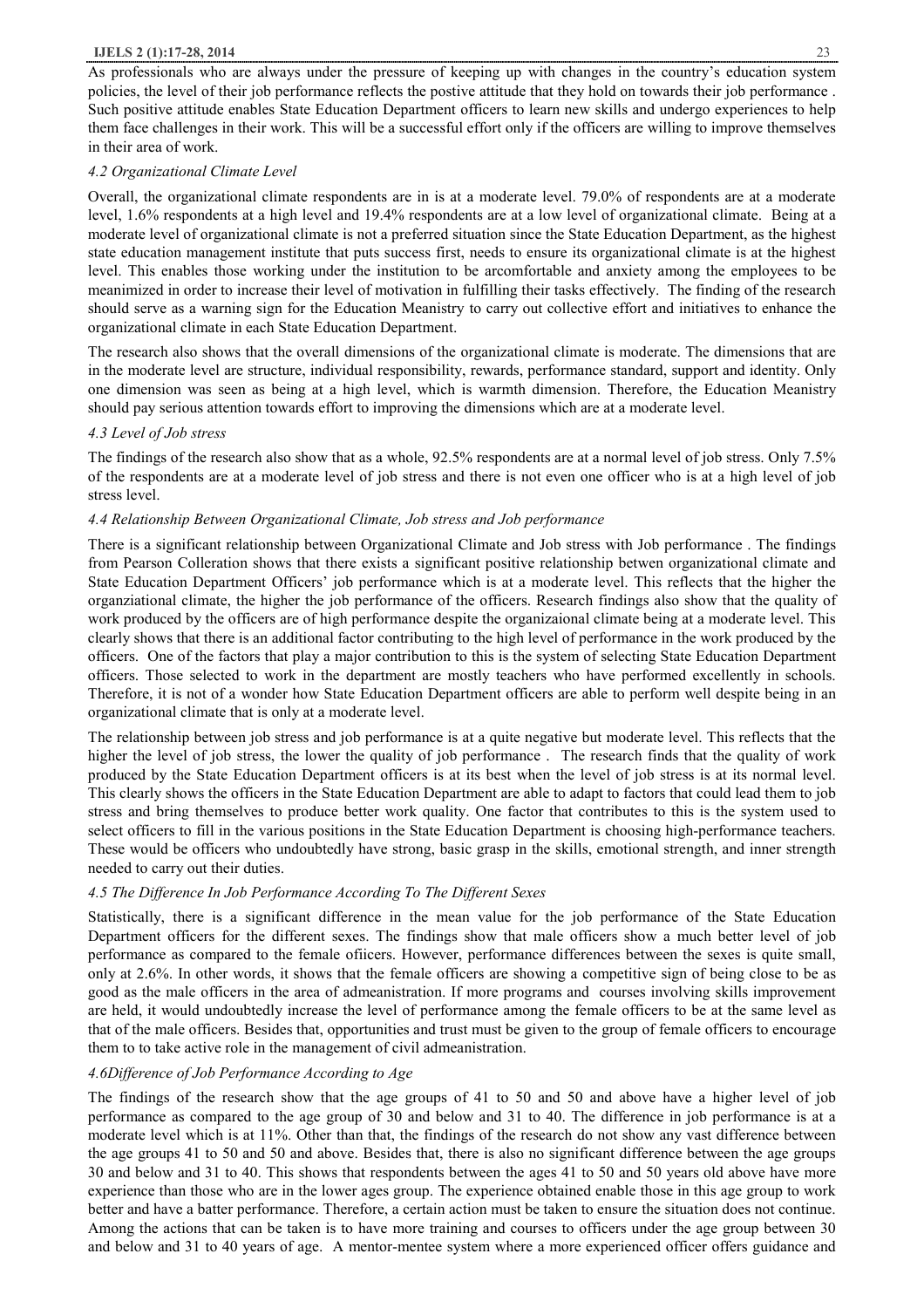encouragement to the less experienced officers. This in return will provide the less experienced officers some exposure theoretically and practically that can help enhance their job performance.

#### *4.6 Difference in Job Performance According to Race*

The findings from the research show that there is no significant difference between job performance amongst the races being compared. This shows that whether it is Malay, Chinese, or Indian, it does not affect the performance of the work produced. Each race has the same ability only if they are given the chance to prove so. This also shows that the perception that the quality of work produced by the Chinese and Indian are far better than the quality of work by the Malays, is definitely wrong and is debatable.

*4.7 Difference in Job Performance According to Period of Service.* 

Results from the test of the equality of variance show that period of service and job performance is not homogeneous.

#### *4.8 Difference in Job Performance According to Academic Level*

The research also finds that academic level does not play a major role in the quality of work produced by the officers at the State Education Department.

## *4.9 Variant Regression Analysis for Independent Variables of Organizational Climate and Job stress with Dependent Variable of Job Performance*

The findings from the research show that the two independent variables which are organizational climate and job stress towards dependent variable of job performance among State Education Department officers is very significant. The analysis show that the factor of job stress contribute as much as 23.1% towards job performance and organizational climate contribute 9.9% towards job performance . Conclusion from the analysis show that the major predictor for job performance of State Education Department officers is job stress that contributes as much as 23.1%. This comes to show that when the factor of job stress is a unit less, then the job performance score will increase by 0.423 unit. This means, that the less the job stress, the better the job performance of the officers at State Education Department.

The second predictor that contributes towards job performance of officers at the State Education Department is organziational climate which stands at 9.9%. the situation shows that for an increase in a unit, there will be 0.320 unit increase in job performance of officers. This finding reflects that organizational climate factor is the secod highest factor that contribute as much as 9.9%. This reflects that positive organizational climate contributes to the increase in job performance of State Education Department officers.

From the findings that saw the inluence of job stress at as much as 23%, reflects that job stress is an important factor in determeaning the job performance of the officers. Eventhough the overall level of job stress is at a normal level, it does not necessarily mean that it will remain normal because it can change or increase to another level when the officers feel the burden of their work. According to Fontana (1999), a normal level of job stress reflects that there is no job stress existing in a person's life but that does not mean that the level of pressure is insufficient to make the person fell overwhelmed at the overload of work and feels as if his work is not appreciated.

#### **5. Conclusion**

Overall, it can be concluded that the level of job performance among the State Education Department officers is at a very high level whilst the level of organizational climate is at a moderate level and the level of job stress is at a very low level. This reflects the ability of the officers to carry on with their duties and having the skills to successfully manage job stress. This is clearly visible that even if the organizational climate at the State Education Department is not too satisfactory, the job performance is still high and the job stress able to be maintained at a very low level. This is due to the fact that most of the officers filling in the posts at the departments were excellent school teachers. This enables a more successful job performance eventhough the organizational climate is not too satisfactory. However, there are still opportunities that can be utilized to increase the level of job performance by improving and enhancing the organizational climate. Thus, taking the organizational climate to a higher level should be a mission of those involved in the system.

As for the aspect of relationship between organizational climate and job stress with job performance , it could be said that there is a moderate level of relationship whereby the relationship between organizational climate and job performance is positive while the relationship between job stress and job performance is negative. This shows that an increase in organizational climate will improve job performance and the increase in job stress will decrease the job performance.

#### *5.1 Implication and Suggestions*

The findings of this research have some implications to various parties concerned. This research gives some effects to the theory related to the relationship between job stress and job performance . In previous researches, it was found that the relationship between job stress and job performance has not ben consistent to the date. Therefore, this research strenghthens and supports the theory that advocates that there is negative relationship between job stress and job performance . This findings of this research could also be used at other State Education Departments that were not involved in the research. The Education Meanistry should broaden its scope of Research and Development not only at school level but more studies should be carried out at the State Education Department so that the nation's education system will be at its successful stage.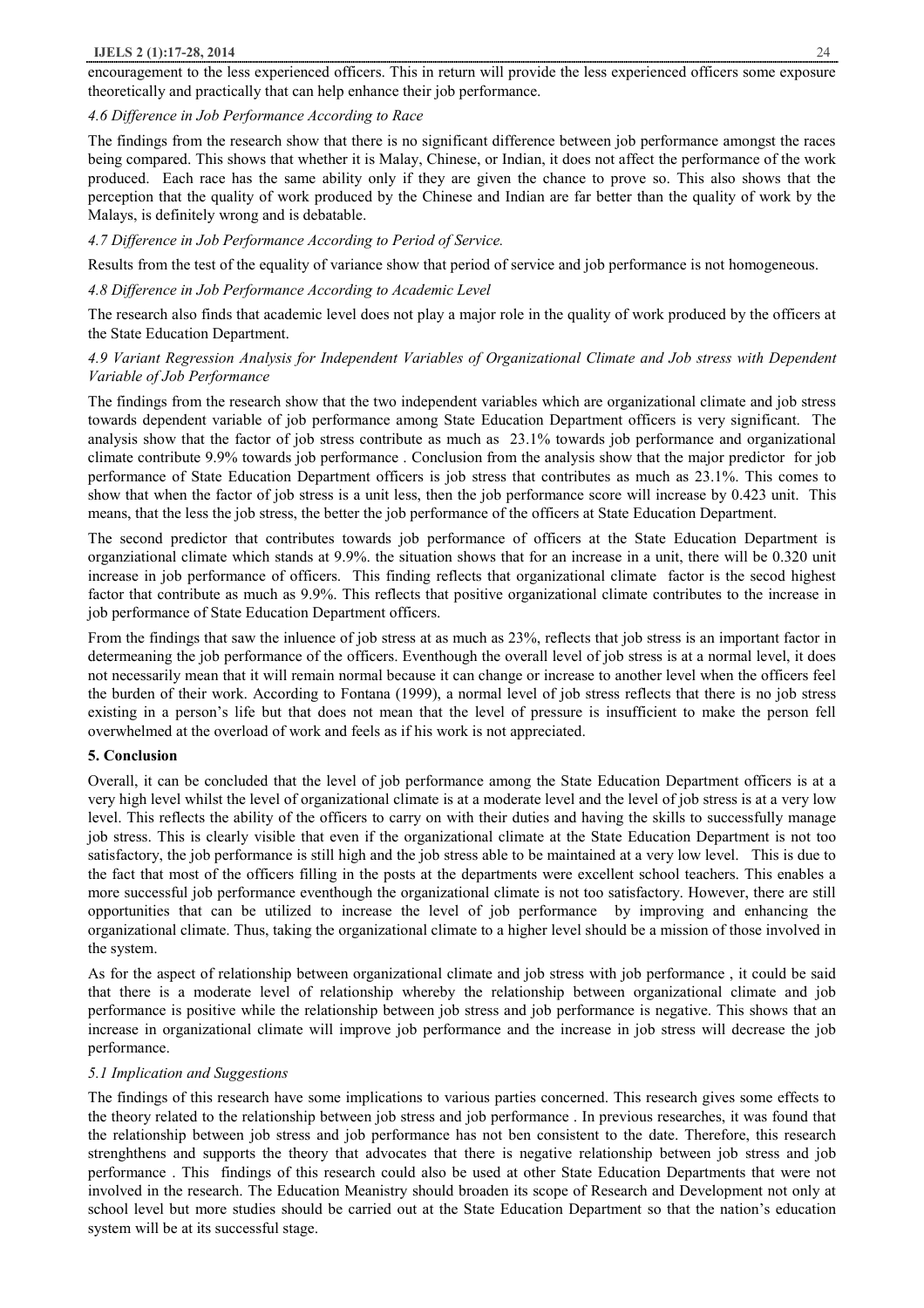The research also provides an awareness about the job performance , organizational climate, and job stress at State Education Departments. Eventhough the job performance is at its best level, there are still areas to improve the quality of work produced. The Education Meanistry should take actions to improve the organizational climate at the State Education Department from being at a moderate level to a higher level. With this, it is hoped that the officers working at the departments will improve the quality of their work. The research also found that these two areas of study have an impact on job performance . Based on this situation, efforts on strengthening the organizational climate and lessen the job stress should be done by the higher level of authority.

Based on the opinion given and findings of the research, a few suggestions are highlighted below:

- 1. State Education Department should pay attention and improvise the structural dimension. Areas of improvement such as opening up opportunities to take into considerations the ideas expressed by officers, meanimise beurocracy, planning to strengthen the organization, making a better coordinating system and making it clear who has the highest authority in decision making.
- 2. Other than structural dimension, other dimensions that need to be taken into account and improved are; i) the self-responsibility dimension in which officers are given the freedom to work on their own; ii) the reward dimension where the admeanistration of the State Education Department should avoid making hard criticism towards the mistakes made by its officers and instead take the softer approach of correcting the mistake through careful advices; iii) the support dimension where mistakes made by officers should receive some empathy from higher authorities and iv) the identity dimension where the management must foster and enhance their sense of obedience and loyalty to the organization.
- 3. Create a mentor-mentee system at the State Education Department between the more experienced officers and junior officers.
- *5.2 Suggestions for Future Researchers*
- 1. The scope of this research was limited to the State Education Department in the north zone of Peninsula Malaysia. Researches related to the same issue should be carried out in other State Education Departments in Malaysia.
- 2. The use of qualitative technique or interviews to obtain further information related to organizational climate, job stress, and job performance to the next research . Through the technique, future researchers will be able to differentiate the difference in qualitative and quantitative findings.
- 3. Carrying out researches to compare the job performance between high-performance private organizations and public organizations to see the difference between the organizational climate and job stress both the organization.

# **References**

Abualrub, R.F. (2004). *Job Stress, Job Performance, and Social Support Among Hospital Nurses.* Journal Of Nursing Scholarship, 36:1, 73-78.

Abualrub, R.F. & Al-Zaru I.M. (2008). *Job Stress, Recognition, Job Performance and Intention to Stay at Work Among Jordanian Hospital Nurses*. Journal of Nursing Management, 16 (3): 227-36.

Atteya, N. M. (2012). *Testing the Impact of the Human Resource Management Practices on Job Performance: An Empirical Study in the Egyptian Joint Venture Petroleum Companies.* International Journal of Business and Social Science Vol. 3 No. 9; May 2012

Bo, M. & Liying, G. (2012). *Research on the Influencing Factors of Job Stress ofUniversity Teachers; Take Changchun University of Science andTechnology as an Example.* Canadian Social Science, Vol. 8 Issue 2, p145-148.

Bracken, D., Timmreck, C., & Church, A. (2001). *Handbook of MultisourceFeedback*. San Francisco: Jossey-Bass.

Cai-feng, W. (2010). *An Empirical Study of the Performance of UniversityTeachers Based on Organizational Commitment, Job Stress, Mental Health and Achievement Motivation*. Canadian Social Science Vol.6 No.4, 2010.

Campbell, J. P., Mccloy, R. A., Oppler, S. H., & Sager, C. E. (1993). *A Theory Of Performance*. In Griffin M. A. Neal, A. & Parker, S. K. (2007). *A New Model of Work Role Performance: Positive Behavior in Uncertain and Interdependent Contexts.* Academy of Management Journal 2007, Vol. 50, No. 2, 327–347.

Campbell, J., McCloy, R., Oppler, S. and Sager, C. (1993) '*A Theory ofPerformance'. In Schmitt, N., Borman, W. and Associates (eds) Pearsonnel Selection in Organisation s. San Francisco*: Jossey-Bass, pp.35–70. In Suliman, A. (2001) *Work performance: is it one thing or many things? The multidimensionality of performance in a Middle Eastern context,* The International Journal of Human Resource Management, 12:6,1049-1061.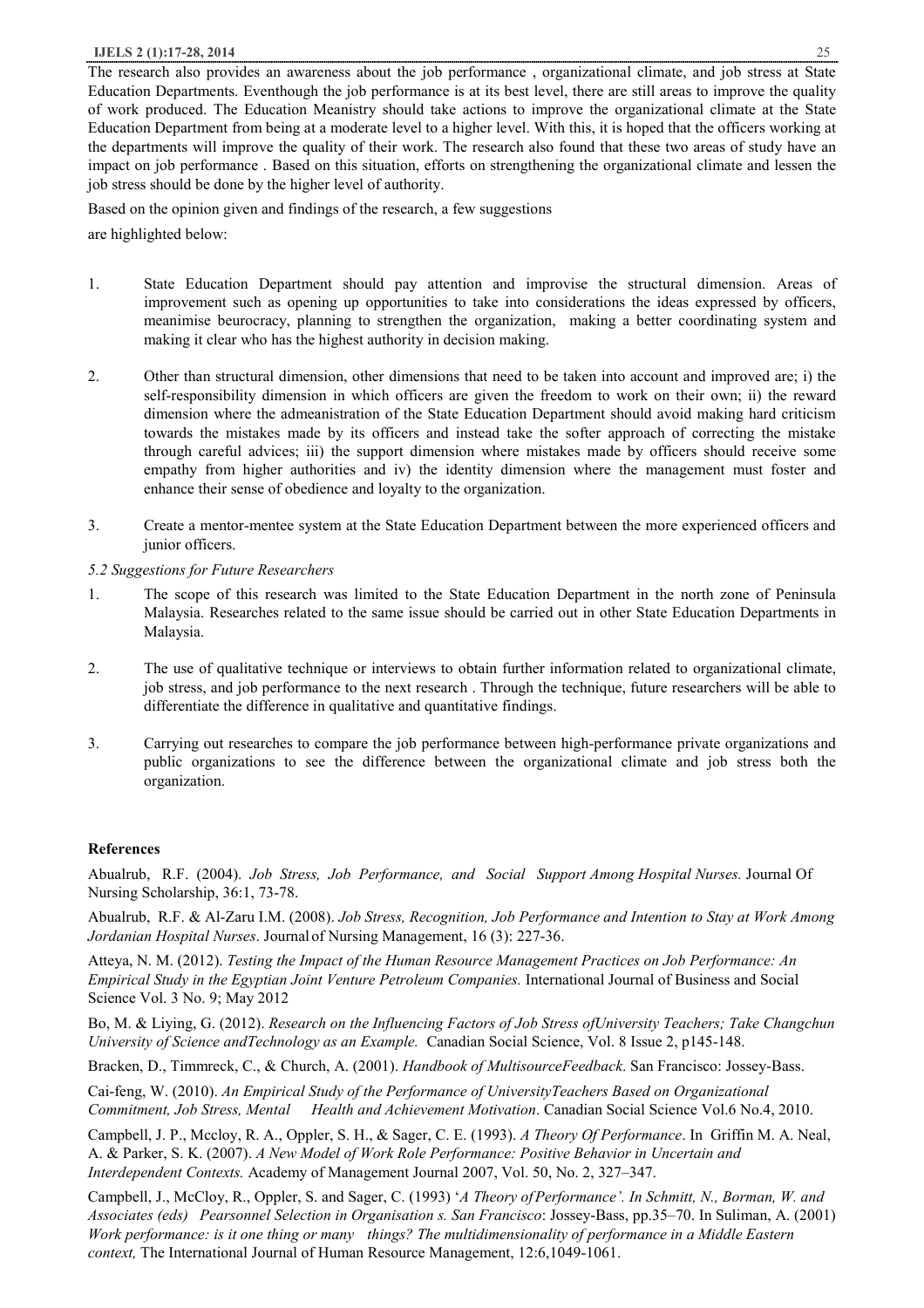Castro, M., & Martins, N. (2010). *The relationship between organizational climate and employee satisfaction in a South African information and technology organisation*. SA Journal of Industrial Psychology/SA Tydskrif vir Bedryfsielkunde, 36(1), Art. #800, 9 pages. DOI: 10.4102/ sajip.v36i1.800.

Chan, D. & Neal Schmitt, N. (2002): *Situational Judgment and Job Performance*. Human Performance, 15:3, 233-254.

Chen, Y.F. (2009). *Job Stress and Performance: a Study of Police Officers in Central Taiwan*. Social Behavior and Pearsonality, 37(10), 1341-1356.

Chien, M.S., Lawler, J.S & Feng Uen, J. (2010). *Performance-Based Pay,Procedural Justice and Job Performance for R&D Professionals: Evidencefrom the Taiwanese High-Tech Sector the International.* Journal of HumanResource Management, Vol. 21, No. 12, October 2010, 2234–2248.

Chinweuba, A.U. (2007). *Relationship Between Job Stress and Job Satisfaction Among Nurse Educators in Nigeria.* West African Journal of Nursing, 18(2): 82-88.

Chi Wu, Y. (2011). *Job Stress and Job Performance Among Employees in the Taiwanese Finance Sector: The Role of Emotional Intelligence.* Social Behavior and Personality, 2011, 39(1), 21-32.

Cooper, C.L. & Marshall, J. (1979). *Executives Under Pressure. A Psychological Study. Praeger Publishers*. Praeger Special Studies. New York. In Crant, J. M. 2000. *Proactive behavior in organizations*. Journal of Management*,* 26: 435–462.

Coursesenu, I. (2001). *Hubungan Antara Tekanan Kerja dan Iklim Organisasi Dengan Prestasi Kerja. Satu Kajian Kes dalam kalangan PegawaiPangkat Rendah Polis dan Konstabel*. Kertas Projek Sarjana Sains UUM.

Dauda, A. & Mohammed Abubakar, M. (2012). *Motivation and Job Performance of Academic Staff of State Universities in Nigeria: The Case of IbrahimBadamasi Babangida University, Lapai, Niger State*. International Joumalof Business and Manegement; Vol. 7, No. 14; 2012.

Denison, D.R. (1996). *What is the Difference between Organizational Cultureand Organizational Climate? A Native's Point of View on a Decade ofParadigm Wars.* The Academy of Management Review, Vol. 21, No. 3 (Jul., 1996), pp. 619-654.

Dzulkifli, S. (1996). *Iklim Organisasi dan Perkaitannya Dengan Prestasi Kerja Pegawai Perunding Perbadanan Produktiviti Negara (NPC).* Thesis Sarjana Sains UPM.

Edaham, I. (2009). *Peranan Iklim Organisasi dan Ciri Pearsonaliti Terhadap Prestasi Kerja*. Kertas Projek Sarjana Sains UUM.

Fauzia, K., Farah N. Q. & Nadia, A. (2012). *The Relationship Between Teachers' Self Efficacy and Their Perceived Job Performance.* Interdisciplinary Journal of Contemporary Research in Business, February 2012 Vol 3, No 10.

Fisher, C.D. (1980). *On the Dubious Wisdom of Expecting Job Satisfaction toCorrelate With Performance. The*  Academy of Management Review, Vol.5, No. 4 (Oct., 1980), Pp. 607-612.

Fontana, D. (1989). *Managing stress*. Great Britain: The British Psychological Society and Routledge Ltd.

Forehan, G.A. & B. Von. H. Gilmer (1964) *"Environmental Variation in Studies of Supervisory Behavior"*. Psychological Bulletin. (62):361 -382. In Dzulkifli, S. (1996). *Iklim Organisasi dan Perkaitannya Dengan Prestasi Kerja Pegawai Perunding Perbadanan Produktiviti Negara (NPC).* Thesis Sarjana Sains UPM.

Fritz, C. & Sonnentag, S. (2005). *Recovery, Health, and Job Performance:Effects of Weekend Experiences.* Journal of Occupational Health Psychology 10 (2005), 3, Pp. 187-199.

Ghalayini, A.M. & Noble, J.S. (1996). *The Changing Basis of PerformanceMeasurement.* International Journal of Operations & Production Management, Vol. 16 Iss: 8 Pp. 63 – 80.

Ghobadian, A. & Ashworth, J. (1994). *Performance Measurement in LocalGovernment - Concept and Practice.* International Journal of Operations &Production Management, Vol. 14 Iss: 5 pp. 35 – 51.

Guion, R.M. (1973). *A Note on Organizational Climate*. Organizational Behaviorand Human Performance 9, 120-125.

Halachmi, A. (2002). *Performance Measurement and Government Productivity*. Work Study, Vol. 51 Iss: 2 Pp. 63 – 73.

Hellriegel, D. & Slocum, J.W. (1974). *Organizational Climate: Measures,Research and Contingencies.* The Academy of Management Journal, Vol. 17, No. 2 (Jun., 1974), pp. 255-280.

Huseyin, A. & Mustafa, T. (2008). *Nepotism, Favoritism and Cronyism: a Study of Their Effects on Job Stress and Job Satisfaction in the Banking Industry of North Cyprus*. Social Behavior & Pearsonality: an International Journal 2008, 36(9), 1237-1250.

Janssen, O. & Van Yperen, N.W. (2004). *Employees' Goal Orientations, theQuality of Leader-Member Exchange, and the Outcomes of Job Performance and Job Satisfaction*. Academy of Management Journal, Vol.47, No. 3, 368–384.

Jaramillo, F., Prakash Mulki, J.K. & Marshall, G.W. (2005). *A Meta-Analysis of the Relationship Between Organizational Commitment and SalespearsonPerformance: 25 Years of Research*. Journal of Business Research, 58(2005) 705– 714.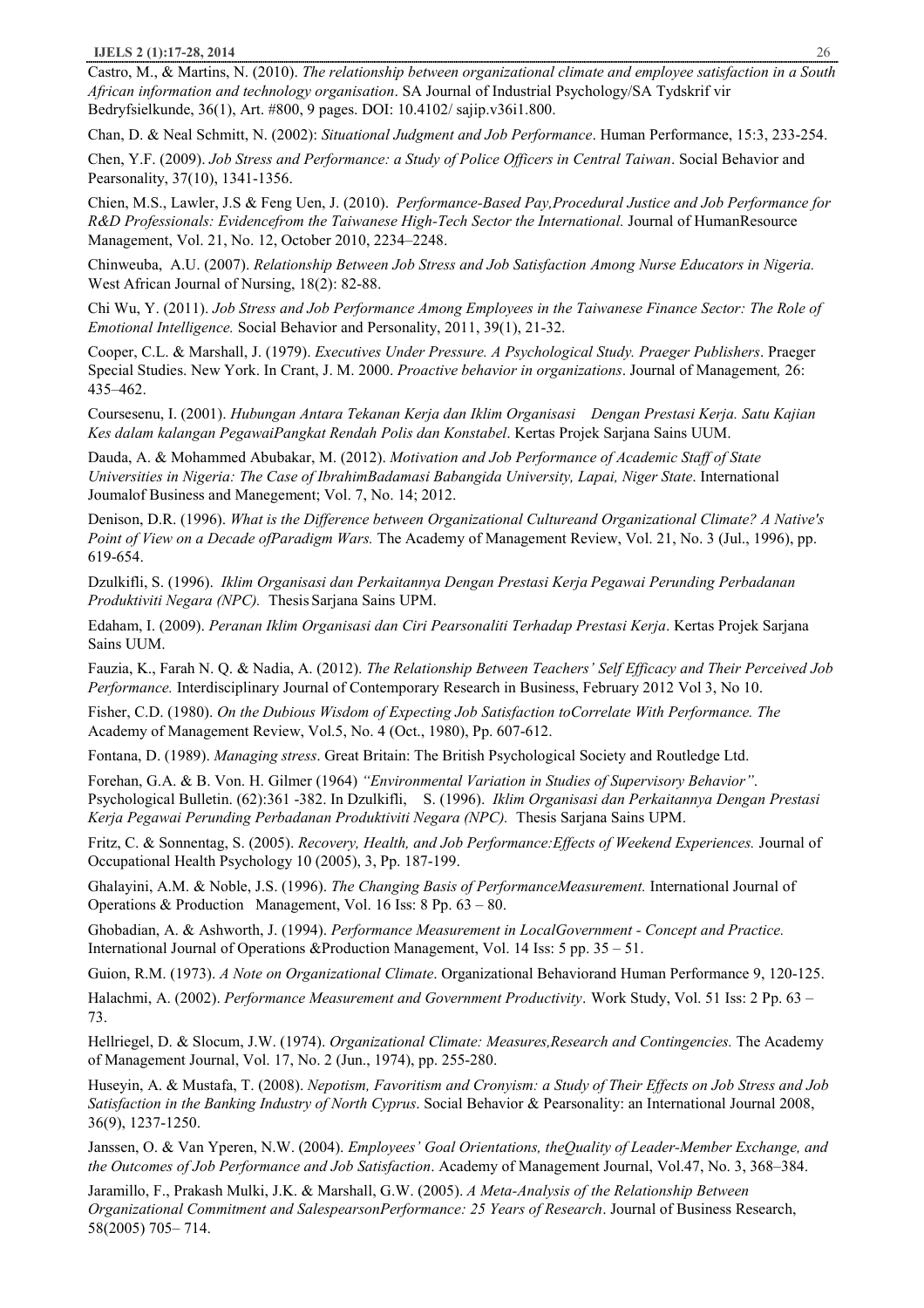Jehangir, M., Kareem, N., Ayaz, K., Muhammad Tahir, J. & Shaheed, S. (2011). *Effects of Job Stress on Job Performance & Job Satisfaction.*Interdisciplinary Journal of Contemporary Research in Business. Vol. 3 Issue 7, p453- 465.

Jing, F.F., Avery, G.C., & Bergsteiner, H. (2010). *Organizational Climate and Performance in Retail Pharmacies*. Leadership & OrganizationDevelopment Journal, Vol. 32 No. 3, 2011 pp. 224-242.

Lin, C., Madu, C.N. & Kuei, C.H. (1999). *The Association Between Organizational Climate and Quality Management Practices: An Empirical Study on Small-and Medium-Sized Manufacturing Companies in Taiwan* Total Quality Management, VOL. 10, NO. 6, 1999, 863-868.

Litwin, G.H., & Stringer, R.A. Jr. (1968). *Motivation and organizational climate*.Boston: Harvard University Press.

Lu,L., Fang Kao, S., Ling Siu, O., & Qin Lu, C. (2010). *Work Stressors, ChineseCoping Strategies, and Job Performance in Greater China.* InternationalJournal of Psychology, 2010, 45 (4), 294–302

Marshall, J. & Cooper, C.L. (1979). *Executives Under Pressure*. A PsychologicalStudy, Praeger Publishers, Praeger Special Studies.

Mohd Aris, A. M. (2000). *Perkaitan Iklim Organisasi Dengan Prestasi Kerja di Kalangan Kakitangan Maktab Randah Sains Mara (MRSM)*. ThesisSarjana Sains UPM.

Mohd Fauzi, A. J. (2005). Pengaruh Iklim Organisasi Terhadap Prestasi KerjaKakitangan Biro Tatanegara. Thesis Sarjana Sains UPM.

Muhammad, S. R. & Ajmal, W. (2011). *An Empirical Study of Impact of JobSatisfaction on Job Performance in the Public Sector Organizations*.Interdisciplinary Journal of Contemporary Research in Business, Vol 2, No 9.

Murphy, K.R. (1988). *Psychological Measurement: Abilities and Skills. In C.Cooper & I.Robertson (Eds).* International Review of Individual and Organizational Psychology, Vol. 3, Pp. 213-244.

Murphy, K.R. (2008). *Explaining the Weak Relationship Between Job Performance and Ratings of Job Performance*. Industrial andOrganizational Psychology, 1 (2008), 148–160.

Nor tipah, M. (2004). *Iklim Organisasi dan Prestasi Kerja:Satu Kajian di JabatanKebajikan Masyarakat Pahang.*  Kertas Projek Sarjana Sains UUM.

Nurul Hanis, M. S. (2010). *Hubungan Antara Budaya Organisasi Dengan Prestasi Kerja: Kajian dalam kalangan Staf Kolej Undang-Undang, Kerajaan dan Pengajian Antarabangsa (COLGIS), Universiti UtaraMalaysia*. Thesis Sarjana Pengurusan Awam UUM.

Prabagaran, R. (1998). *Iklim Organisasi dan Perkaitannya Dengan PrestasiKerjaGuru Sekolah Menengah di Ampang.* Thesis Sarjana Sains UPM.

Pritchard, R.D. & Karasick, B.W. (1973). *The Effects of Organizational Climate on Managerial Job Performance and Job Satisfaction.* Organizational Behavior and Human Performance 9, 126-146.

Ree, M.J. & Earles J.A. (1992). *Intelligence Is the Best Predictor of Job Performance*. Current Directions in Psychological Science, Vol. 1, No. 3(Jun., 1992), pp. 86-89.

Rusli, A., Azman, I., & Wan Khairuzzaman, W.I. (2007). *Sistem penilaianprestasi sektor awam di Malaysia: Pemikiran semula terhadap peranan dan tanggungjawab pegawai penilai prestasi*. Jurnal Kemanusiaan, bil.10P.p. 80- 89.

Safiah, A. (2001). *Hubungan stres dengan prestasi kerja guru sekolah menengah di sekitar masjid tanah melaka*. Thesis Sarjana Sains UPM.

Scullen, S.E., Mount, M.K., & Goff, M. (2000). *Understanding the Latent Structure of Job Performance Ratings*. Journal of Applied Psychology, 2000, Vol. 85, No. 6, 956-970.

Smayling, M. & Miller, H. (2012). *Job Satisfaction and Job Performance at the Internship Level.* Journal of Leadership, Accountability and Ethics vol. 9(1)2012.

Suhaidi, E. (1998). *Pengaruh Iklim Organisasi ke Atas Prestasi Kerja.* ThesisSarjana Sains UUM.

Suliman, A. (2001). *Work Performance: Is it One Thing or Many Thing? TheMultidimensionality of Performance in a Middle Eastern Context*. International Journal of Human Resource Management, 12(2), 1046-1061.

Sulsky, L. & Smith, C. (2005). *Work Stress*. Vicki Knight, Thomson Wadswort.

Tucker, M.F., Bonial, R. & Lahti, K. (2004). *The Definition, Measurement and Prediction of Intercultural Adjustment and Job Performance AmongCorporate Expatriates*. International Journal of Intercultural Relations, 28 (2004) 221– 251.

Verbeke, W., Volgering, M. & Hessels, M. (1996). *Exploring The Conceptual Expansion Within The Field of Organizational Behavior: Organizational Climate and Organizational Culture*. Tinbergen Institute DiscussionPapers. No 96-150/6.

Viswesvaran, C. & Ones, D.S. (2000). *Perspectives on Models of JobPerformance.* International Journal of Selection and Assessment, Vol.8, No. 4, Pp. 216-226.